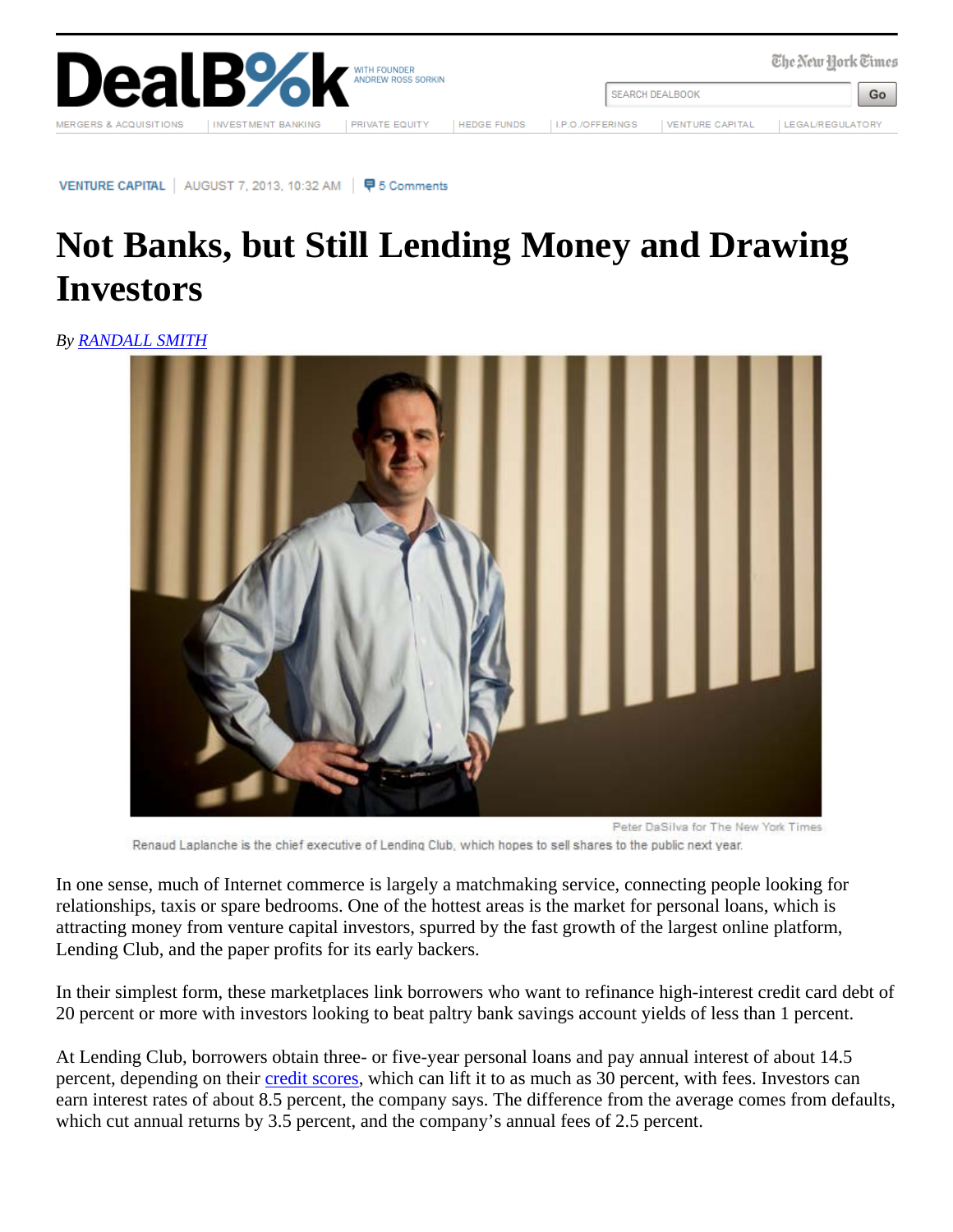|                             |                           |                       |                    |                         |  | The New Hork Times |                         |    |  |
|-----------------------------|---------------------------|-----------------------|--------------------|-------------------------|--|--------------------|-------------------------|----|--|
| <b>DealB%k WITH FOUNDER</b> |                           |                       |                    |                         |  | SEARCH DEALBOOK    |                         | Go |  |
| MERGERS & ACQUISITIONS      | <b>INVESTMENT BANKING</b> | <b>PRIVATE EQUITY</b> | <b>HEDGE FUNDS</b> | <b>I.P.O./OFFERINGS</b> |  | VENTURE CAPITAL    | <b>LEGAL/REGULATORY</b> |    |  |
|                             |                           |                       |                    |                         |  |                    |                         |    |  |

Some of Lending Club's earliest investors, including Norwest Venture Partners, Canaan Partners and Morgenthaler Ventures, are showing paper profits of more than 10 times their investment, based on Lending Club's most recent valuation of \$1.55 billion in an investment led by Google in May. Lending Club hopes to complete an initial public offering next year.

That success has drawn the interest of venture capital firms looking for similar results.

"Investing in the networks that light up the sharing economy" for items like rooms and rides "certainly looks" like a good idea," Fred Wilson, a managing partner of Union Square Ventures, said in a post on his Web site in July. Union Square invested in Lending Club in 2011 and has put money into multiple platforms. Last year, it backed Funding Circle, which offers small business loans in Britain. This year, it financed the personal-loan marketplace Auxmoney in Germany.

"There is a platform proliferation out there," said Frank Rotman of QED Investors, a group of former executives of Capital One Financial that has invested in four platforms. "Usually that happens when you see one company succeed and people say they want to find the next one. Right now, everyone is trying to find the next Lending Club. They don't want to feel like they missed the opportunity."

The number of significant lending platforms has already grown to roughly 50 worldwide, according to Disruption Credit, an investment firm. The main personal loan platforms in the United States are Lending Club and Prosper Marketplace. On Deck and Kabbage offer small-business lending. Overseas, Zopa and RateSetter offer consumer lending in Britain, as does SocietyOne in Australia. And student-financing platforms include Social Finance, CommonBond, Pave and Upstart.

Disruption Credit's chief executive, Michael Parekh, says such platforms can disrupt Wall Street and traditional banks much like Google has taken on old-style media companies and Amazon.com has taken business from brick-and-mortar retailers. Disruption and other experts cite a vast \$2.8 trillion consumer credit market up for grabs.

Lending Club, which just passed the \$2 billion mark in total loans made, already has plans to expand into small-business and student loans, and may pursue credit cards, insurance and mortgages. It may also expand globally.

In addition to its original base of individual investors, Lending Club has attracted the participation of a few community banks as well as institutional funds that invest in the loans. It also attracted a later-stage investment in 2012. at about one-third the current value, from the venture firm Kleiner Perkins Caufield & Byers, which has a partner, Mary Meeker, on Lending Club's board. Other directors include John J. Mack, a former chief executive of Morgan Stanley, and Lawrence H. Summers, a former Treasury secretary. Kleiner's China fund is also backing CreditEase, an online small-business and consumer lender in China

If Lending Club can complete an I.P.O. on schedule next year, "I believe this



Mark Lennihan/Associated Press John Mack, a former chief executive of Morgan Stanley, is also a director of Lending Club.



Asa Mathat/All Things Digital, via Reuters

Mary Meeker, a partner at Kleiner Perkins Caufield & Byers, joined the board of Lending Club after the firm became an investor.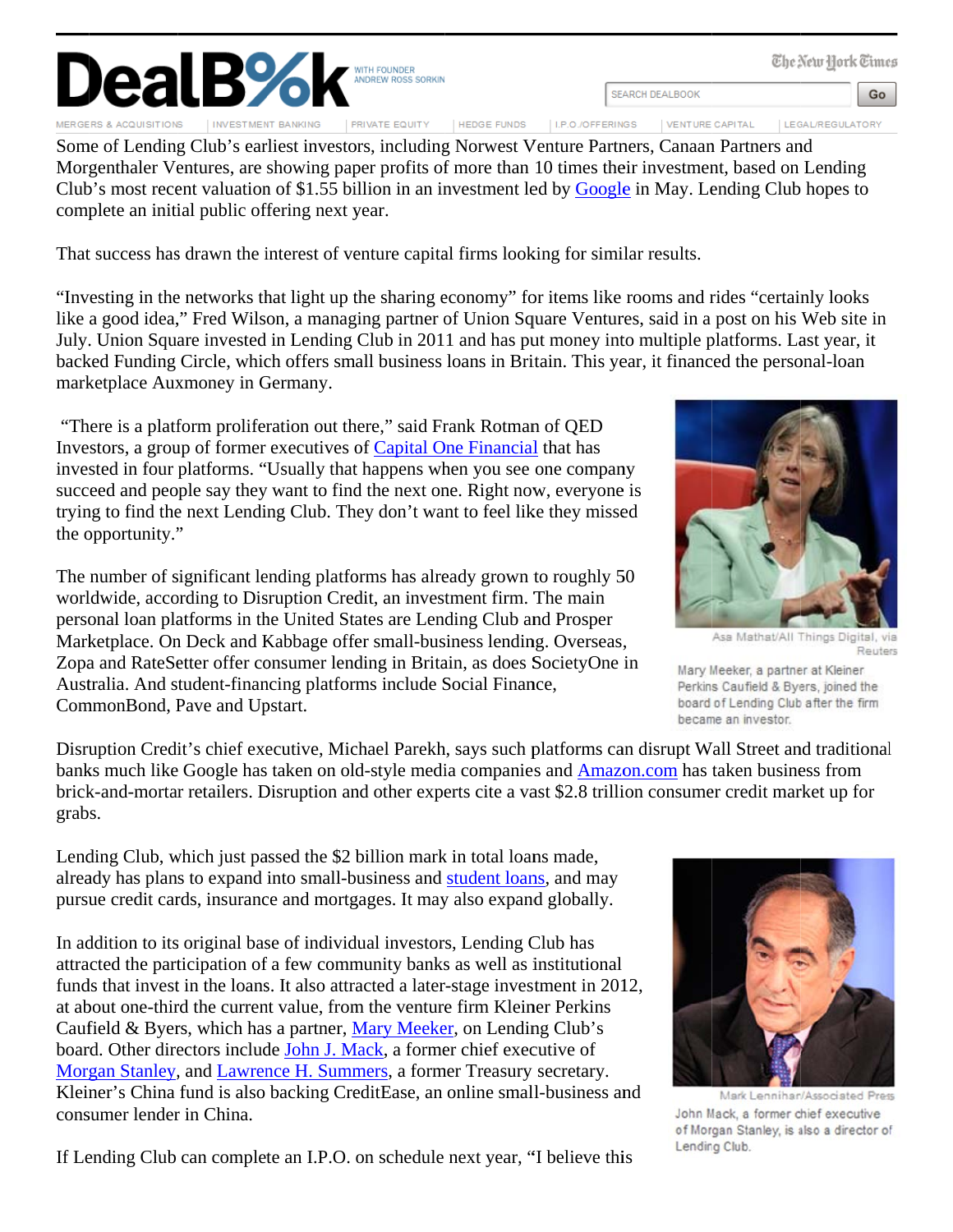

LEGAL/REGULATORY

Go

SEARCH DEALBOOK

**INVESTMENT BANKING** 

| I.P.O./OFFERINGS VENTURE CAPITAL

will be the financial-tech version of the Facebook I.P.O., a coming-of-age event just like Facebook was for social media," said Dan Ciporin, general partner of Canaan Partners, Lending Club's second-largest shareholder, with a 15 percent stake.

Lending Club expects revenue could roughly triple, to \$100 million in 2013 from \$36 million in 2012, and could grow to \$400 million by 2015. One Wall Street banker said other fast-growing online services like LinkedIn and Priceline.com traded at 7 to 10 times revenue expected for the following year. At that rate, he says, Lending Club could be worth more than \$3 billion in an I.P.O. next year.

"I think this is viewed by venture capitalists as incredibly disruptive and rapidly scalable," said Ron Suber, head of institutional sales at Prosper Marketplace.

Pat Grady, a partner at Prosper's chief venture backer, Sequoia Capital, said big banks might be hobbled by their "legacy infrastructure" and "incumbent inertia." He added, "In some ways, the sky's the limit. There's nothing that says the banks of yesteryear have to be the banks of tomorrow."

At a presentation in June at the inaugural Lendit conference for the nascent sector in New York, Lending Club's founder and chief executive, Renaud Laplanche, compared its rapid embrace by customers to the adoption of electricity, color television, stoves and washing machines, saying he plans to "transform the banking system."

Some platforms are adept at gleaning online data about their customers. Borrowers, for example, must agree to allow Lending Club to obtain data from their employers' payroll processors. And the small-business lender On Deck has developed methods for evaluating borrowers based on dozens of online sources.

But some investors still have doubts.

One skeptical venture investor says such lending sites have flourished in an environment of a pullback by banks from unsecured consumer lending, an improving economy and a steep decline in interest rates on other investments, starting with savings accounts. Other experts note that banks have a big advantage in rock-bottom financing costs.

"There's been an explosion of new companies using the Internet to originate loans," said Josh Koplewicz, founder of Thayer Street Partners, an investment firm that focuses on technology and financial services. "The barriers to entry are low. There are people setting up shop with a couple hundred thousand dollars." But aside from a few big names like Lending Club, he says, it may be difficult to create enterprise value without some edge in access to borrowers.

Indeed, some venture firms' investments have already shown paper losses. For example, the stakes of venture firms including Accel Partners and Benchmark, which invested in Prosper Marketplace from 2005 to 2010, fell in value in January when Sequoia rebooted the company with a new round of financing and a new management team.

Prosper, which started offering loans in 2006, just before Lending Club, had offered higher rates and riskier loans, which led to investor losses in the 2008 market collapse. Prosper also clashed with securities regulators over whether its offerings should be subject to disclosure rules.

Both Prosper and Lending Club temporarily curtailed their loan offerings in 2008 after the **Securities and** Exchange Commission required that loans offered to average investors be registered publicly; Prosper recently